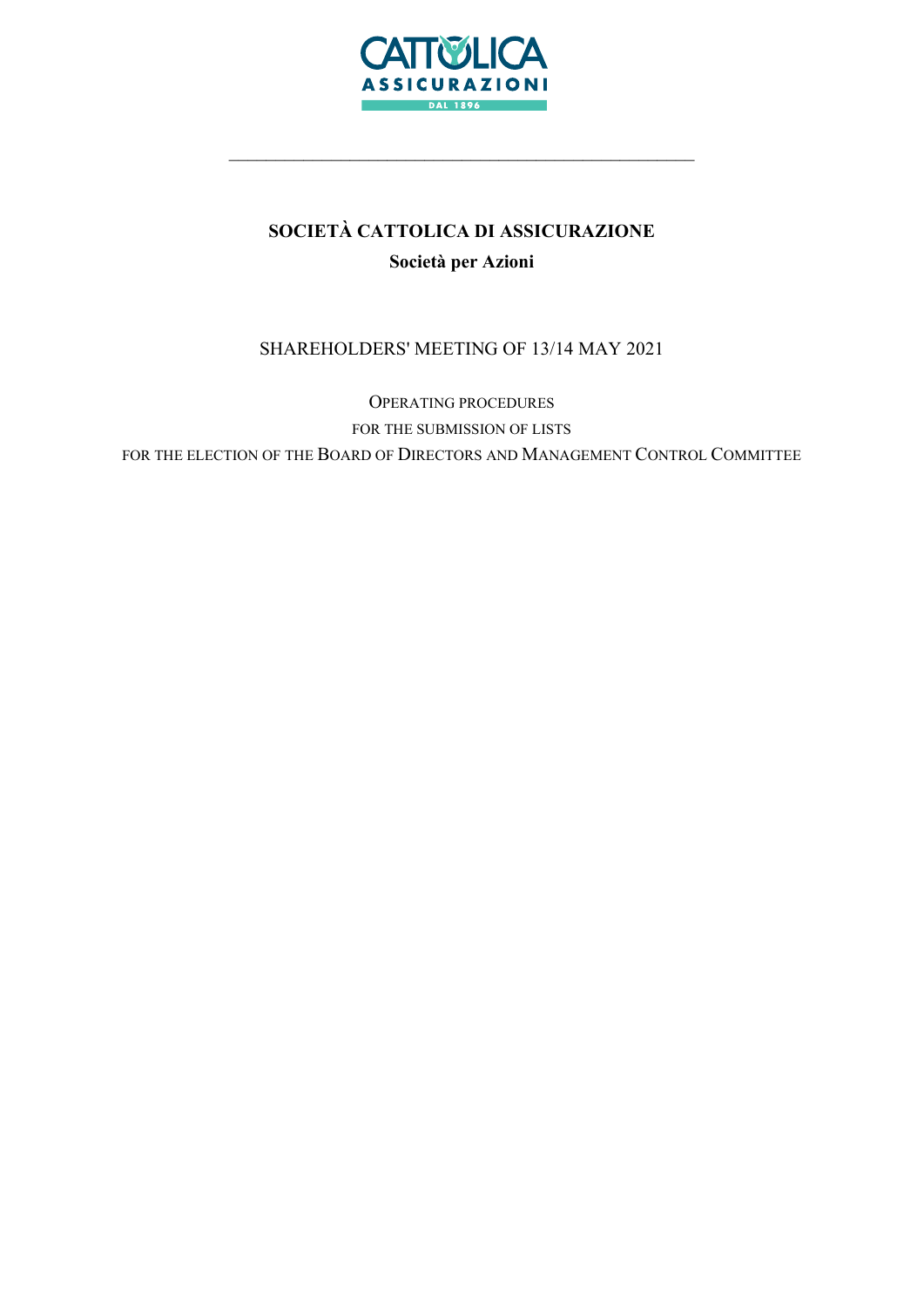# OPERATING PROCEDURES FOR THE SUBMISSION OF LIST FOR THE ELECTION OF THE BOARD OF DIRECTORS AND MANAGEMENT CONTROL COMMITTEE

Without prejudice to compliance with the provisions of law and the Articles of Association relating to procedures for the appointment of the Board of Directors and Management Control Committee, for greater clarity and uniformity of treatment and to facilitate the exercise by Shareholders of the right to submit list for the appointment of the Board of Directors and the Management Control Committee of Società Cattolica di Assicurazione – Società per Azioni by the Shareholders' Meeting of 13/14 May 2021, the Board of Directors has decided to make explicit the following operating procedures for conducting the relevant activities.

It should be noted in this regard that the requirements and resolutions concerning the appointment of the members of the Board of Directors and the Management Control Committee will be fulfilled and carried out on the basis of the provisions contained in articles 19, 20, 21, 22 and 23 of the current Articles of Association (available on the Company's corporate website at http://www.cattolica.it/home-corporate in the "Governance" section).

It should be noted that in order to conduct the activities indicated below, the Shareholders may contact and refer to the Company's Shareholders' Service at its registered office in Verona, according to the methods indicated herein.

# Section I

- 1. The list of candidates must be submitted, pursuant to the Articles of Association, at one time, together with all the ancillary documentation listed below in relation to the parties submitting the lists, by filing them with the Company, at least 25 days before the date on which the Shareholders' Meeting is convened at first call, i.e. by 18 April 2021, by certified email sent to the address Assemblea@pec.gruppocattolica.it by 23.59 on 18 April 2021, or by filing them by hand at the registered office at the following times, and in any case in accordance with the emergency provisions from time to time in force: between 09:00 and 17:00 on Monday, Tuesday, Wednesday and Thursday, and between 9:00 and 13:00 on Friday; and exceptionally, and only on the days of Saturday 17 April and Sunday 18 April 2021, between 10:00 and 12:00 noon. In case of delivery at the registered office, in view of the health emergency and in order to better organise the appropriate security safeguards for access to Company premises, please notify us that you wish to access the premises at least 24 hours in advance by sending an email to the address servizio.soci@CattolicaAssicurazioni.it.
- 2. Lists may be submitted by Shareholders who, alone or together with other Shareholders, own shares representing in total at least 2.5% of the share capital, including pursuant to the combined provisions of Article 147-ter, paragraph 1 of the TUF (Legislative Decree No. 58 of 24 February 1998 as amended) and Article 144 quater, paragraph 1, of the Regulations for Issuers (Consob Resolution 11971/1999 as amended).
- 3. If, on the deadline for filing the lists at the Company's registered office (18 April 2021) only one slate has been submitted, regardless of its composition and expression, the deadline for submitting lists shall be extended to 17:00 p.m. on the third calendar day following said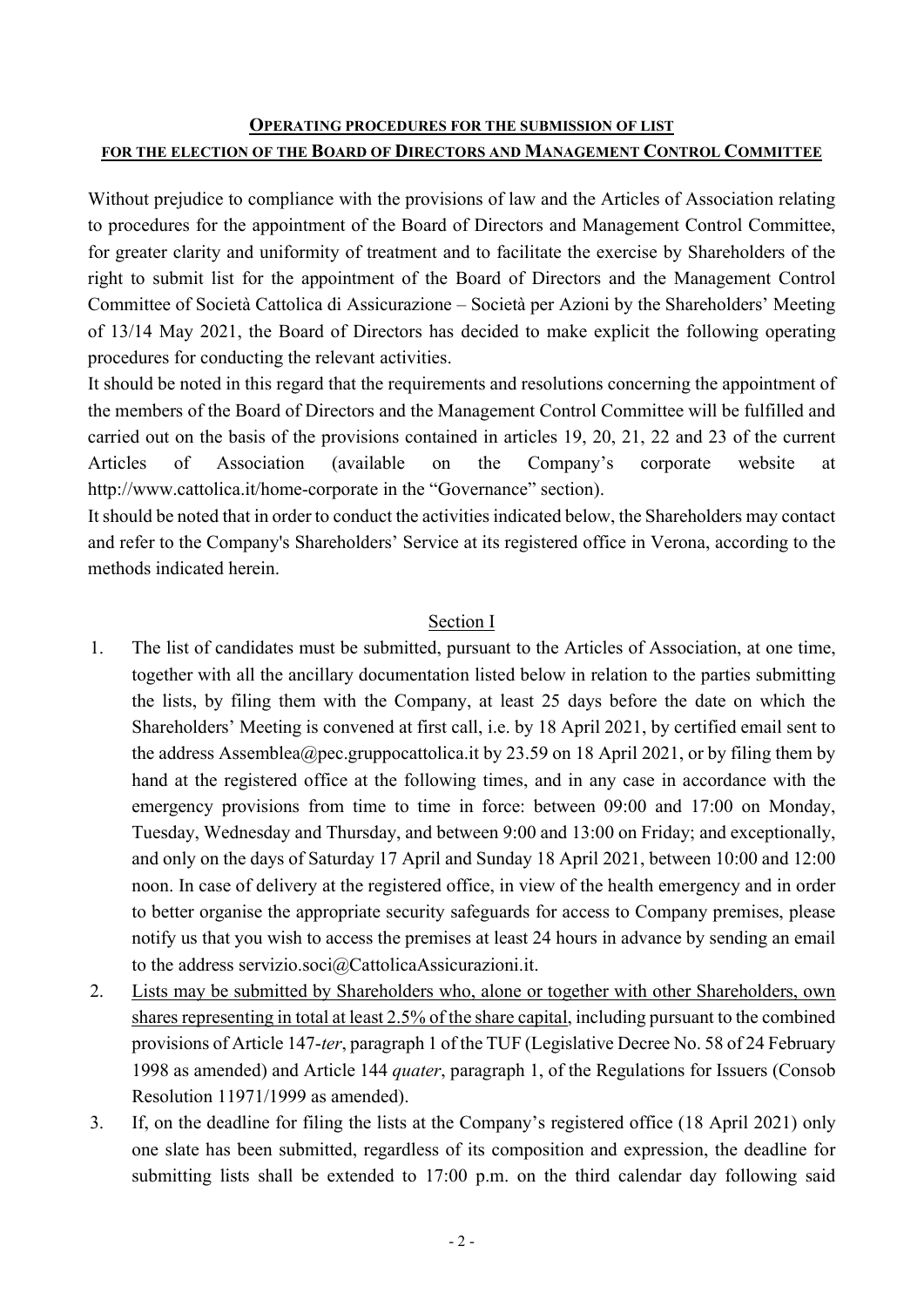deadline (21 April 2021), and the threshold for entitlement to submit mentioned in paragraph 2 shall be halved.

- 4. In accordance with the provisions of applicable legislation and these Articles of Association relating to the composition of the Board of Directors, the lists are divided into two sections, in each of which the candidates are ranked sequentially. The first section of the lists indicates candidates for the position of Director who are not candidates for the position of member of the Management Control Committee. The second section of the lists indicates candidates for the position of Director who are also candidates for the position of member of the Management Control Committee. Candidates from the second section of the lists must meet the requirements indicated in paragraph 21.1 of the current Articles of Association.
- 5. At the time of submitting the lists, the candidate for the position of Chief Executive Officer is indicated.
- 6. Declarations of submission of a slate may be collective or individual (subject to the percentage of share capital represented for entitlement to submit) and must be signed by the nominating Shareholders and contain the personal details of each of them and the identification of the candidates with the relevant personal details and the number of shares held by the nominating Shareholders. The following must be attached:

a) a photocopy of a valid identity document of each nominating Shareholder (complete in every detail and photocopied on both sides);

b) confirmation of receipt and/or notification made pursuant to Article 43 of the Combined Regulation of the Bank of Italy and Consob of 13 August 2018 relating to central counterparties, central depositories and centralised administration known as the "single provision on post trading", certifying share ownership.

Document b) may be delivered or transmitted to the Company by the twenty-first day prior to the date of first call of the Shareholders' Meeting, i.e. by 22 April 2021, following the procedures indicated in paragraph 1) above.

7. Together with each slate, by the deadline for filing the lists at the Company's registered office, statements must be filed in which the individual candidates accept their nomination and confirm, under their own responsibility, that there are no grounds for ineligibility or incompatibility and that they fulfil the requirements established by current legislation (including the Corporate Governance Code recommended for companies trading on a listed market) and the current Articles of Association for the position of Director and member of the Management Control Committee, including the fulfilment of the independence requirements set out in the combined provisions of Article 148, paragraph 3, of Legislative Decree No. 58/1998 and the Corporate Governance Code for Listed Companies, and any registration in the Register of Statutory Auditors, together with the list of positions held pursuant of Article 2409 septiesdecies of the Italian Civil Code, to be updated up to the date of the Shareholders' Meeting, and an exhaustive information sheet on the candidate's personal and professional characteristics. The candidate's statement must be accompanied by a signed curriculum vitae and a photocopy of a valid identity document (complete in every detail and photocopied on both sides).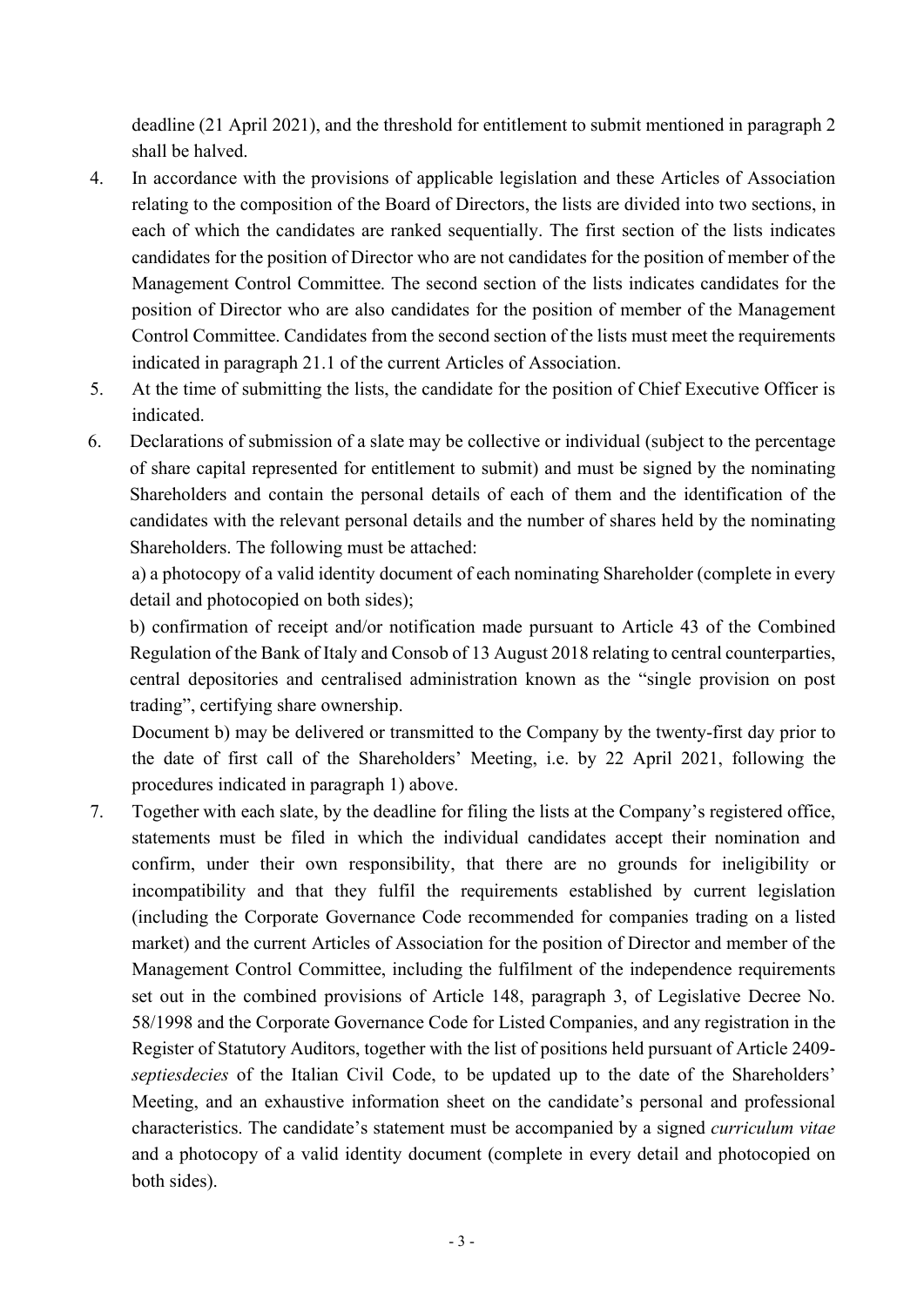- 8. At the same time as the publication of the notice of meeting, the "Guidelines on the qualitative" and quantitative composition of the Board of Directors", to which express reference is made with regard to the requirements for the position, will be available from the registered office, Borsa Italiana S.p.A, on the eMarket Storage system authorised by Consob, managed by Spafid Connect S.p.A. and accessible on the website http://www.emarketstorage.com, and on the Company's corporate website at www.cattolica.it/home-corporate in the "Governance" section.
- 9. At least 21 days prior to the date of first call of the Shareholders' Meeting, i.e. by 22 April 2021, after carrying out the necessary validation checks, the lists submitted will be made available, within the time limits and by effect of the applicable legislation, at the registered office, Borsa Italiana S.p.A., on the eMarket Storage system authorised by Consob, managed by Spafid Connect S.p.A. and accessible on the website http://www.emarketstorage.com and on the Company's corporate website at www.cattolica.it/home-corporate in the "Governance" section, accompanied by an information sheet on the personal and professional details of the candidates, a statement attesting to fulfilment of the requirements, including the requirement of independence pursuant to the applicable legislation and the Articles of Association, for the respective positions of Director and member of the Management Control Committee, as well as the identities of the Shareholders submitting the nominations and their overall percentage shareholding.

NB: Shareholders wishing to deliver the documentation relating to the slate by hand at the registered office in the manner indicated in paragraph 1) above and to receive a declaration of receipt must submit, at the same time as the filing, a photocopy of the documentation produced for filing purposes, which will be returned to them with a stamp of receipt.

In this case, in view of the health emergency and in order to better organise the appropriate security safeguards for access to Company premises, please notify us that you wish to access the premises at least 24 hours in advance by sending an email to the address servizio.soci@CattolicaAssicurazioni.it.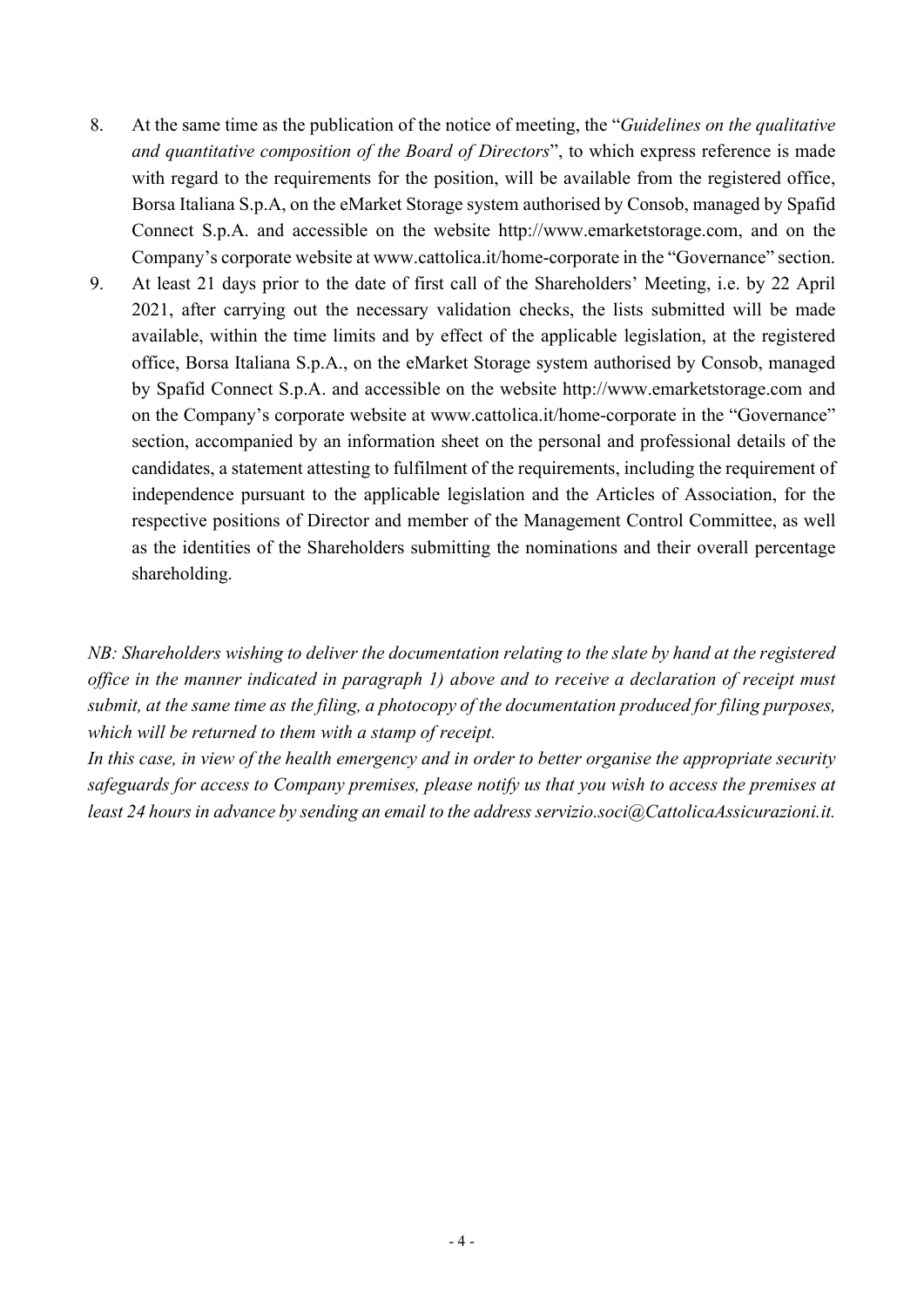# Section II

In order to facilitate operations, the following are attached:

- an extract from the current Articles of Association in Annex "A";
- forms for the submission of lists, in single format, in Annexes "B.1" and "B.2" (the latter for the case of a nominator other than a natural person);
- a form of acceptance of the nomination and self-certification of fulfilment of the requirements, attached as Annex "C" (for the nomination as a member of the Board of Directors and for the nomination as a member of the Board of Directors and the Management Control Committee).

\* \* \*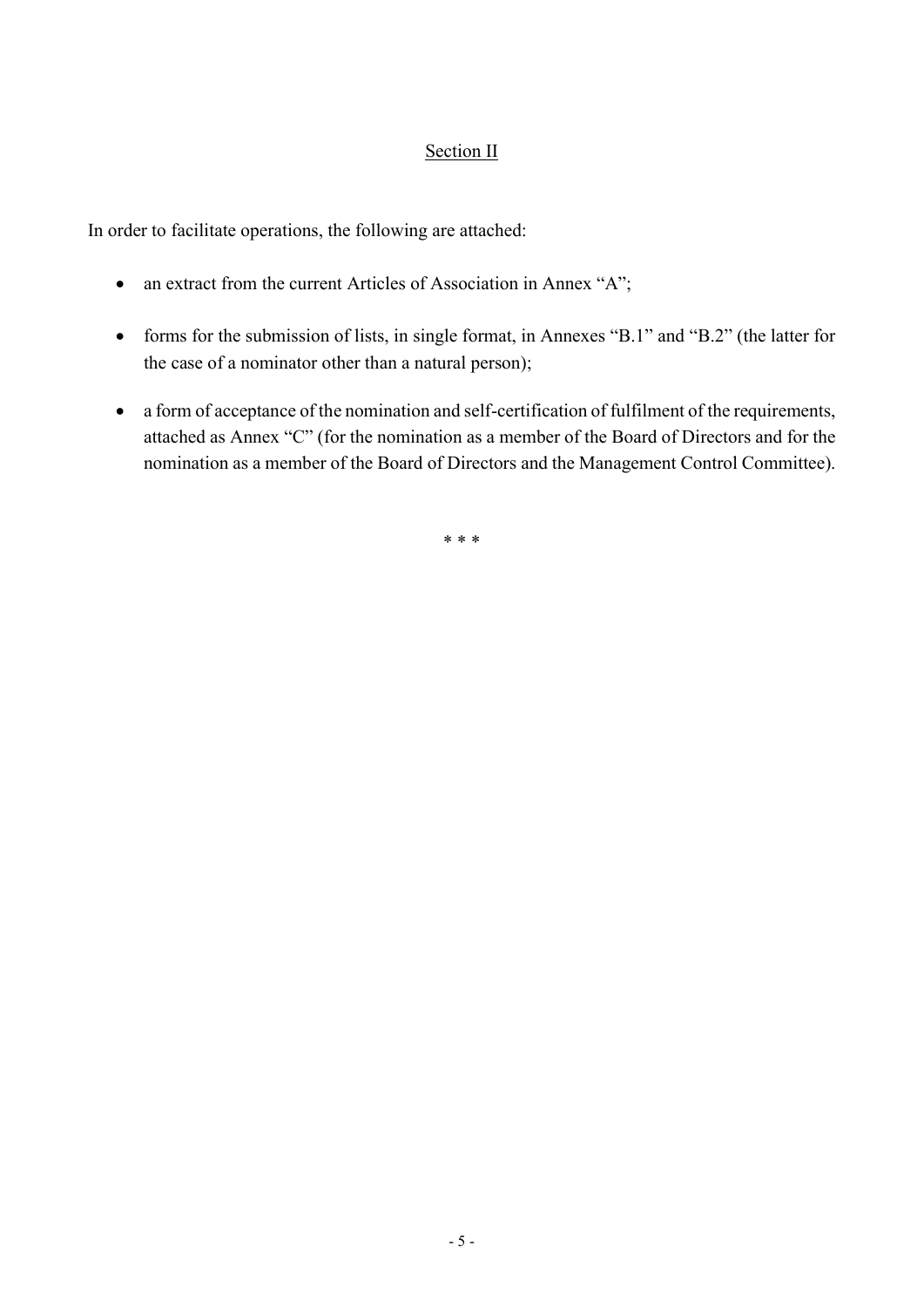#### EXCERPT FROM THE ARTICLES OF ASSOCIATION

#### Article 19 [Composition]

19.1 The Company is managed, according to the single-tier system of administration and control, by a Board of Directors with a minimum of 13 and a maximum of 15 members, appointed by the Shareholders' Meeting within which a 3-member Management Control Committee is constituted.

19.2 The Directors remain in office for a period not exceeding three financial years and may be re-elected. 19.3 The Board of Directors is composed according to the following diversity criteria: i) at least 2/5 (two fifths) of the members must be of a different gender than the one most represented; ii) at least 1/3 (one third) must have experience of functions such as directors or statutory auditors or senior managers with strategic responsibilities in companies that conduct insurance or banking or financial business for at least six years overall in the last twelve preceding their appointment in the Company; the said companies must be of a significant size and therefore have a net book worth of at least  $\epsilon$ 30 million or revenues from sales and services of at least €60 million or have issued shares listed on a regulated market or widely disseminated among the public; iii) at least 1/3 (one third) must not have completed the sixtieth year of age when nominated by the Shareholders' Meeting. Lists for the appointment of Directors must be consistent with these criteria and in any case allow compliance with the same in the composition of the Board of Directors, without prejudice to the personal requirements laid down by laws, regulations and by these Articles of Association.

#### Article 20 [Requirements for the members of the Board of Directors]

20.1 The Directors must meet the requirements of professionalism and integrity established by applicable law.

20.2 At least 10 Directors must also meet the independence requirements established for statutory auditors under Article 148, paragraph 3 of Legislative Decree No. 58 of 24 February 1998 as amended ("TUF"), without prejudice to the additional independence requirements for Directors for the purposes of application of the Supervisory regulations or the governance rules if implemented by the Company.

Notwithstanding the above, a director cannot be considered independent if he/she held the position of Director of the Company for a period exceeding 9 (nine) years continuously before the appointment or if he/she was an executive director or employee of the Company or of a subsidiary in the three years prior to the appointment or is a relation or relative by marriage, up to the fourth degree, of one of the aforementioned persons. The independence requirement must be declared by the person concerned at the time the lists are submitted and then verified after their appointment by the Board of Directors.

20.3 If a Director who is not a member of the Control and Management Committee no longer meets the independence requirements, he/she will not be remove from office provided the minimum number of Directors required to meet that requirement under applicable law and these Articles of Association continue to meet those requirements.

20.4 At least 1 Director must be included in the Register of Statutory Auditors.

20.5 Without prejudice to other legal and Supervisory authority provisions regarding incompatibility, requirements and prohibitions on holding office, Directors may not be elected if they are members of the Board of directors of more than five listed companies or their subsidiaries.

20.6 This is without prejudice to the grounds for revocation established by applicable law in the event that the personal requisites for Directors no longer exist.

20.7 Relatives by blood or marriage up to the fourth degree may not be members of the Board of Directors. In the event of the simultaneous appointment of relatives by blood or marriage, the one who obtained the highest number of votes or, in the case of a tied vote, the eldest, shall remain in office.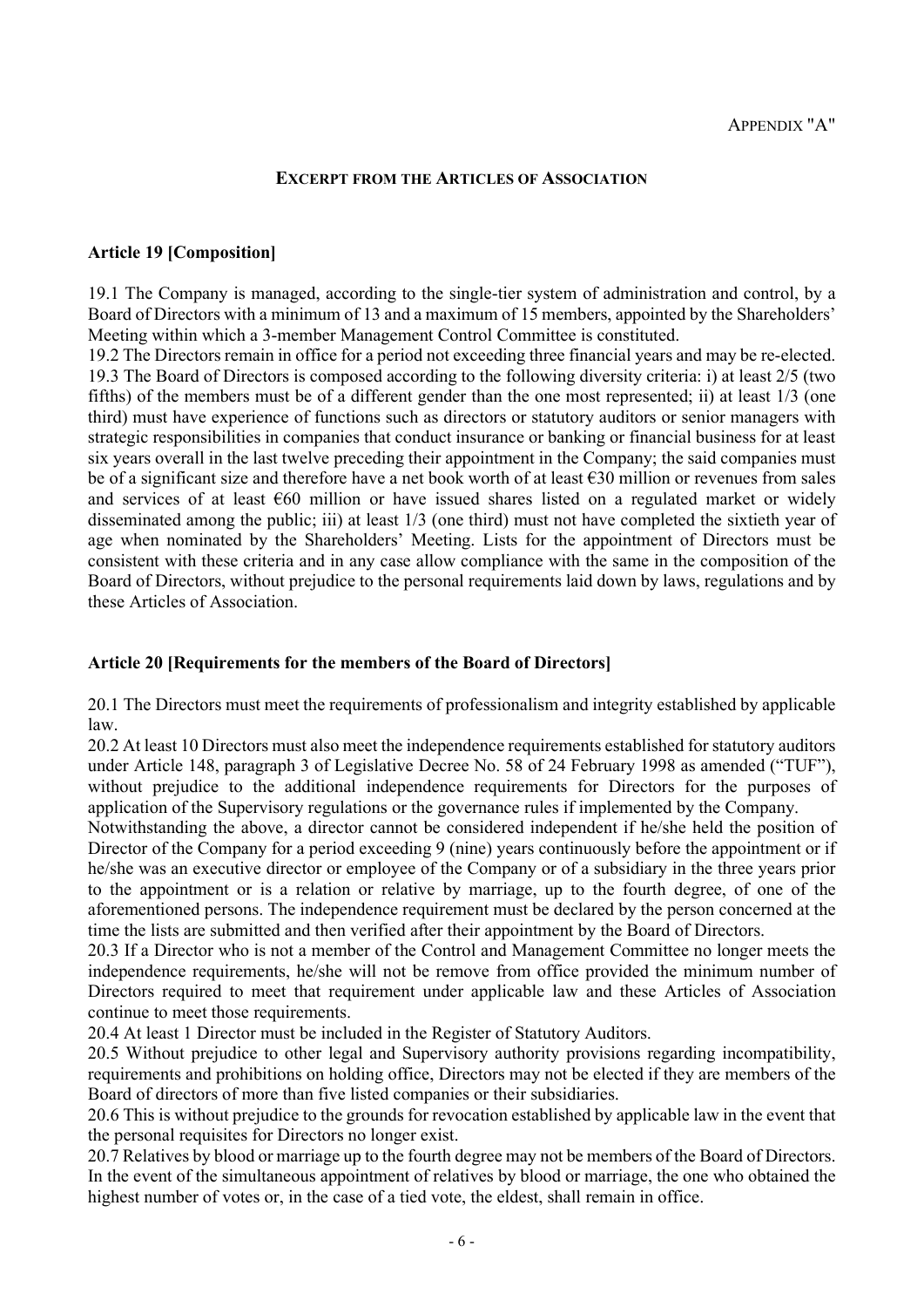## Article 21 [Requirements for members of the Management Control Committee]

21.1 Members of the Management Control Committee must meet the requirements of integrity and professionalism and comply with the limits on the accumulation of positions provided for by applicable law for members of the control bodies of insurance companies issuing shares listed on regulated markets. They must also meet the independence requirements established for statutory auditors in Article 148, paragraph 3 of the TUF or other supervisory provisions.

21.2 At least one member of the Management Control Committee must be included in the Register of Statutory Auditors.

21.3 If the requirements specified in this Article 21 are no longer met, the members of the Management Control Committee shall be revoked from their position as Directors.

### Article 22 [Submission of lists of candidates]

22.1 Directors are elected, at the end of the terms of office of the Board of Directors or in the event of the substitution of one or more outgoing Directors for other reasons, without prejudice to the provisions of Article 24, on the basis of lists put together in accordance with applicable law and these Articles of Association, which may be submitted by the Board of Directors or by the Shareholders.

22.2 The Board of Directors and each Shareholder may only submit one slate and each candidate may appear on only one slate.

22.3 If the Board of Directors presents a slate, the slate must be composed in compliance with the provisions relating to the composition of the Board of Directors under applicable law and these Articles of Association. The slate of the Board of Directors is filed at the Company's registered office and made available to the public under the terms and conditions of applicable law, in accordance with the provisions of paragraph 22.6.

22.4 If the Shareholders submit a slate, the slate must be composed in compliance with the provisions relating to the composition of the Board of Directors under applicable law and these Articles of Association. The lists of Shareholders may also be submitted by Shareholders with voting rights who, alone or together with other Shareholders, own shares representing in total at least 2.5% of the share capital. Without prejudice to the obligation to produce a certificate of ownership of the shares held in accordance with applicable legislation, the Shareholders submitting the slate must sign it at the time of submission. Each signature must be accompanied by a photocopy of a valid identity document. Slates must be filed at the Company's registered office and made available to the public under the terms and conditions of the applicable legislation, in accordance with the provisions of paragraph 22.6.

22.5 In accordance with the provisions of applicable legislation and these Articles of Association relating to the composition of the Board of Directors, the slates are divided into two sections, in each of which the candidates are ranked sequentially. The first section of the slates indicates candidates for the position of Director who are not candidates for the position of member of the Management Control Committee. The second section of the lists indicates candidates for the position of Director who are also candidates for the position of member of the Management Control Committee. Candidates from the second section of the slates must meet the requirements indicated in paragraph 21.1 of these Articles of Association. One candidate from the second section of the slates must be a statutory auditor listed in the relevant Register.

At the time of submitting the slates, the candidate for the position of Chief Executive Officer is indicated. 22.6 Together with each slate, by the deadline for filing the slates at the Company's registered office, statements must be filed in which the individual candidates accept their nomination and confirm, under their own responsibility, that there are no grounds for ineligibility or incompatibility and that they fulfil the requirements established by current legislation (including the Corporate Governance Code recommended for companies trading on a listed market) and these Articles of Association for the position of Director and member of the Management Control Committee, with a specific indication of professional experience in the curriculum vitae and the Company shares held directly or indirectly on that date.

22.7 If, by the deadline for filing the slates at the Company's registered office, only one slate has been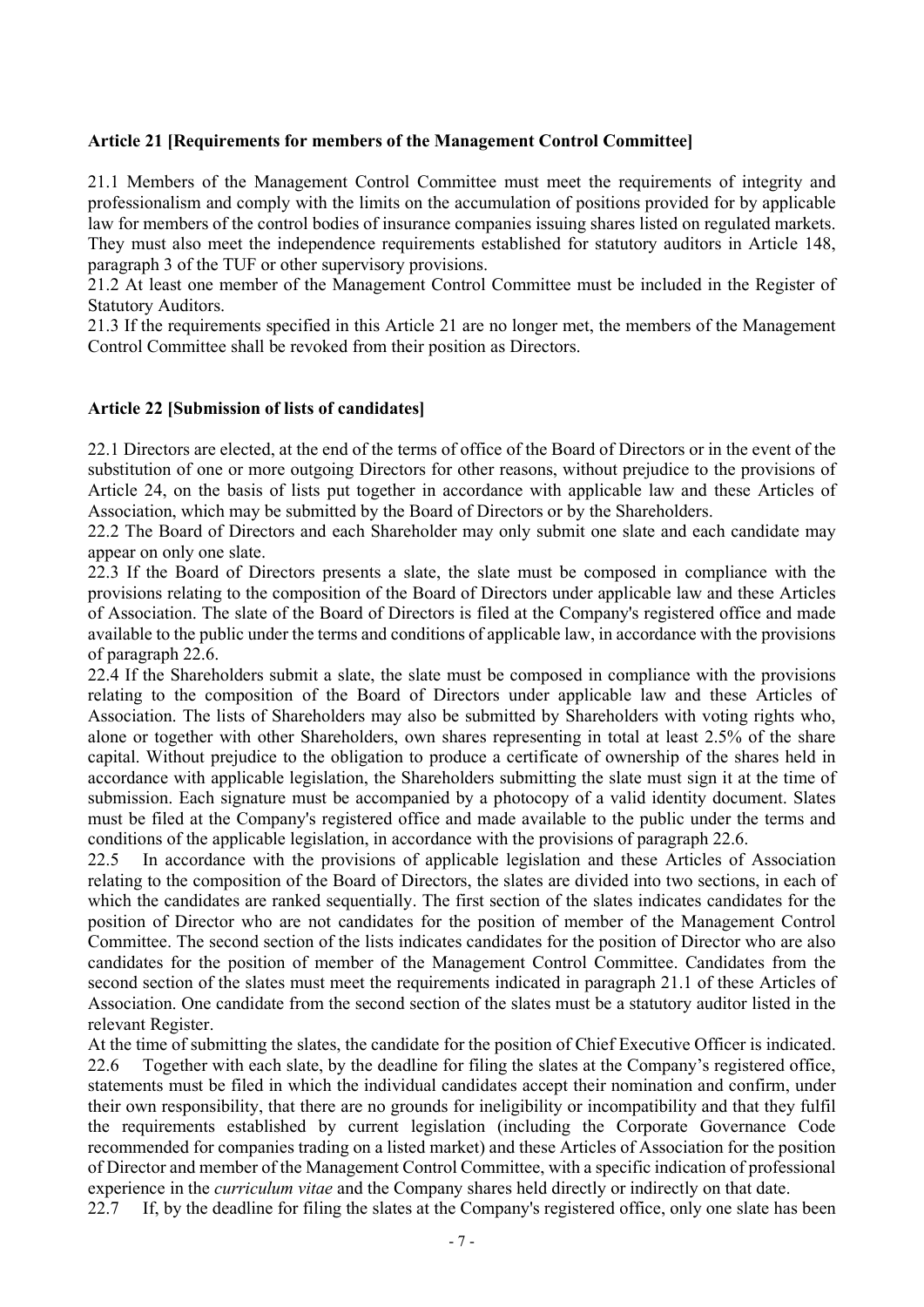submitted, regardless of its composition, the deadline for submitting slates shall be extended to the third calendar day following said deadline, and the thresholds in paragraph 22.4 shall be halved.

## ARTICLE 23 [Voting and appointment]

23.1 Each Shareholder can vote for only one slate.

23.2 If only one slate is submitted, all the Directors are taken from that slate in the sequential order in which the candidates are indicated in the respective sections. The office of Chairman of the Management Control Committee is filled by the candidate ranked first in the second section of the single slate.

- 23.3 If multiple slates are submitted:
- a) 4/5 of the Directors are drawn from the slate obtaining the highest number of votes ("Majority Slate"), in the sequential order in which the candidates are listed in the respective sections; specifically, 2 Directors are taken from the second section of the Majority Slate in the sequential order in which the candidates are listed who will be members of the Management Control Committee; the other Directors are taken from the first section of the Majority Slate, again in the sequential order in which the candidates are listed therein;
- b) 1/5 of the Directors are drawn from the slate obtaining the second highest number of votes which is not linked, according to applicable legislation, to the Majority Slate (the "Minority Slate"), and, specifically, the candidate listed first in the second section of the Minority Slate and remaining candidates listed first in the first section of the Minority Slate (the "Minority Directors"); if these candidates do not ensure compliance with applicable legislation and these Articles of Association concerning the composition of the Board of Directors, the next candidates listed in the first section of the Minority Slate and the next candidate listed in the second section of the Minority Slate that ensure compliance with applicable legislation are elected as Minority Directors; in the absence of suitable candidates in the first and second sections of the Minority Slate, the other suitable candidates in the first and second sections of the Minority Slate are elected as Minority Directors; the Minority Director taken from the second section assumes the position of Chairman of the Management Control Committee;
- c) if none of the candidates on the Minority Slate ensures compliance with the requirements of applicable legislation and these Articles of Association concerning the composition of the Board of Directors, the Minority Directors are taken from any other slates in the order of the votes each has obtained and according to the sections of said slates;
- d) if there are no further slates or the slates do not contain candidates who ensure compliance with the requirements of applicable legislation and these Articles of Association concerning the composition of the Board of Directors, the other Directors are taken from the Majority Slate.
- 23.4 If the Majority Slate does not indicate a sufficient number of candidates to complete the Board of Directors:
- a) all the candidates indicated therein are taken from the Majority Slate, in the sequential order for both sections, without prejudice to what is established below;
- b) the Minority Directors are taken from the Minority Slate;
- c) all the remaining Directors required to complete the Board of Directors are taken from the Minority Slate, in accordance with the provisions relating to its composition under applicable legislation and these Articles of Association; in this case, if the majority of Directors is taken from the Minority Slate, the office of Chairman of the Management Control Committee is assigned to the candidate listed first in the second section of the slate from which the lower number of Directors is taken;
- d) in the event that there are insufficient candidates on the Minority Slate, the remaining Directors are taken from any additional slates in the order of the votes they have obtained.
- 23.5 The appointment of the Board of Directors must respect the gender balance and the diversity criteria referred to in Article 19.3 of these Articles of Association, without prejudice to the mandatory provisions of law, and therefore the following forms:
- a) the slates must indicate the candidates required to ensure that the gender balance is respected at least in proportion to the minimum required under the Article 19.3 of these Articles of Association;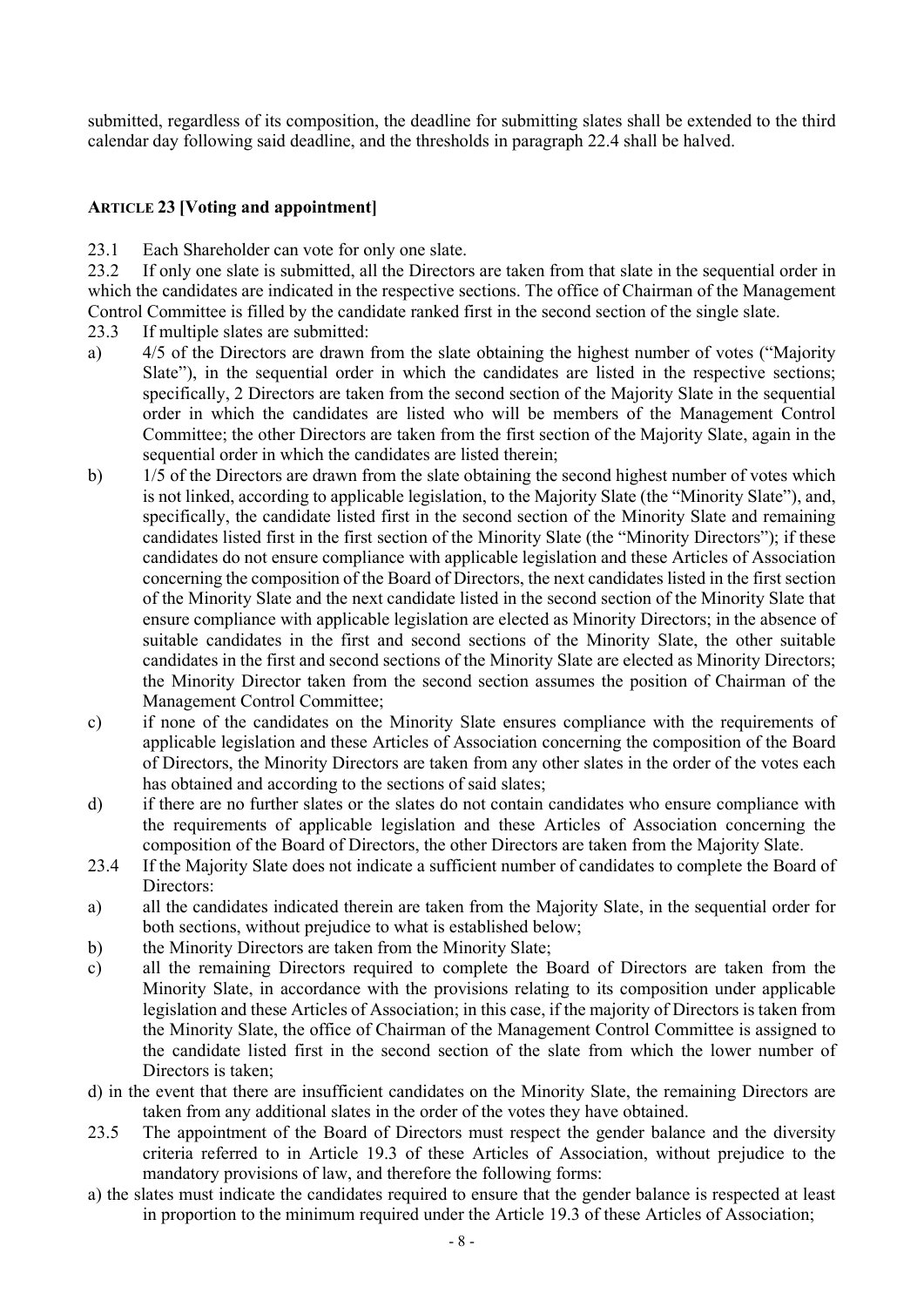b) in the event of substitution in accordance with Article 24 of these Articles of Association, appointments must be made in accordance with the gender allocation criterion in Article 19.3 of the Articles of Association according to the situation at that time.

23.6 If, for any reason or in any case, one or more Directors cannot be appointed in accordance with the provisions of this Article 23, the Shareholders' Meeting, for the purpose of completing the Board of Directors, in accordance with the legal and regulatory provisions and these Articles of Association, decides by a relative majority between the candidates proposed at the same Shareholders' Meeting.

\* \* \*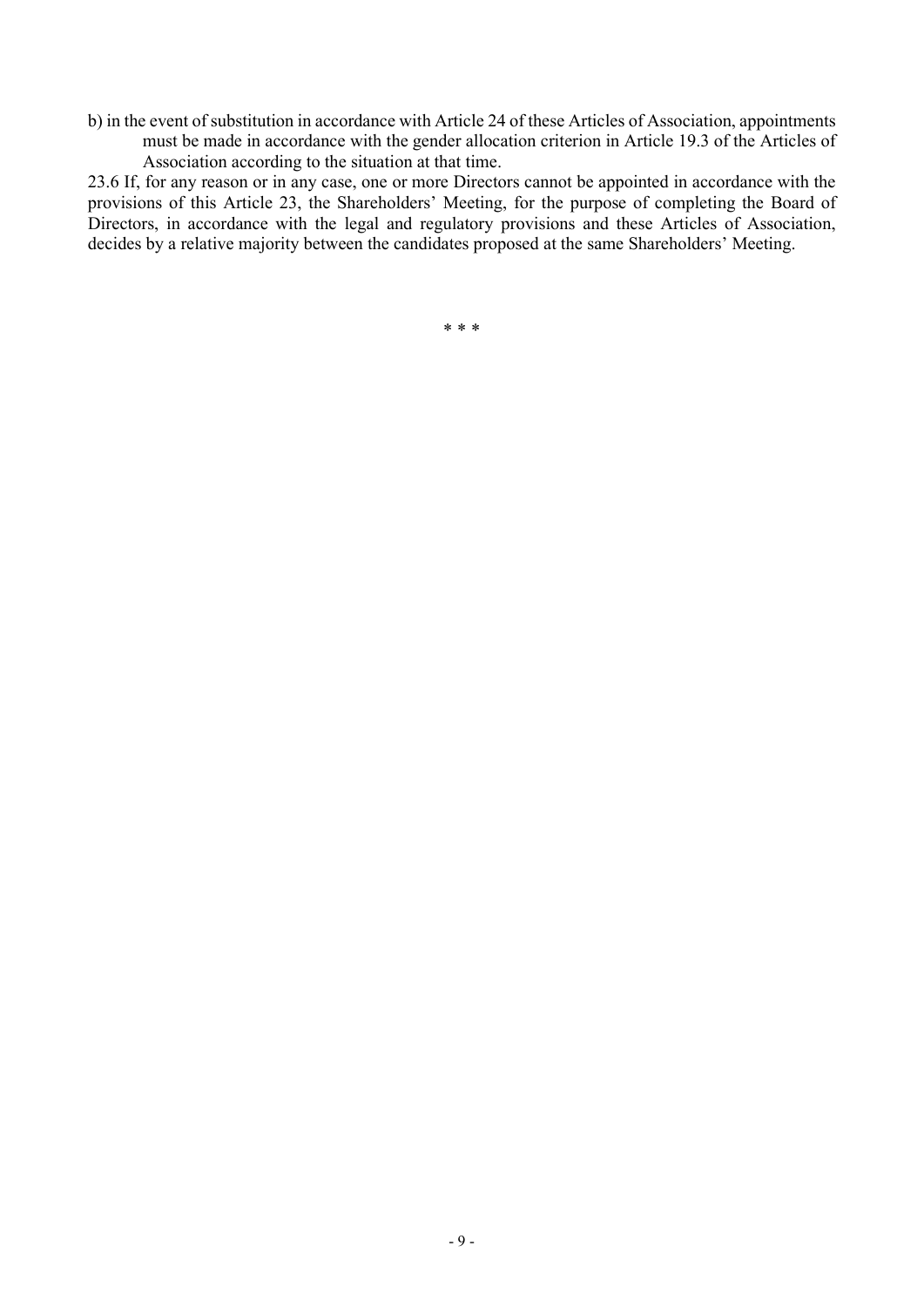# SOCIETÀ CATTOLICA DI ASSICURAZIONE – SOCIETÀ PER AZIONI - VERONA ORDINARY SHAREHOLDERS' MEETING 13 (I call) – 14 (II call) May 2021

Election of members of the Board of Directors and the Management Control Committee

Shareholder of Società Cattolica di Assicurazione – Società per Azioni, holder of \_\_\_\_\_\_\_\_\_\_\_\_\_\_\_\_\_\_\_ shares of the same Company,

- $\Box$  as documented by the confirmation of receipt and/or the notification made pursuant to Article 43 of the Combined Regulation of the Bank of Italy and Consob of 13 August 2018 relating to central counterparties, central depositories and centralised administration known as the "single provision on post-trading", attached as Annex 2),
- $\Box$  as documented by the confirmation of receipt and/or the notification made pursuant to Article 43 of the Combined Regulation of the Bank of Italy and Consob of 13 August 2018 relating to central counterparties, central depositories and centralised administration known as the "single provision on post trading", to be submitted, under penalty of the invalidity of this statement of submission of the slate, by and no later than the twenty-first day prior to the date of first call of the Shareholders' Meeting and therefore by 22 April 2021,

contribute to the submission of a slate for the appointment of members of the Board of Directors and the Management Control Committee for the years 2021-2023, composed of the following persons:

## First section

Candidates for the position of Director (who are not candidates for the position of member of the Management Control Committee)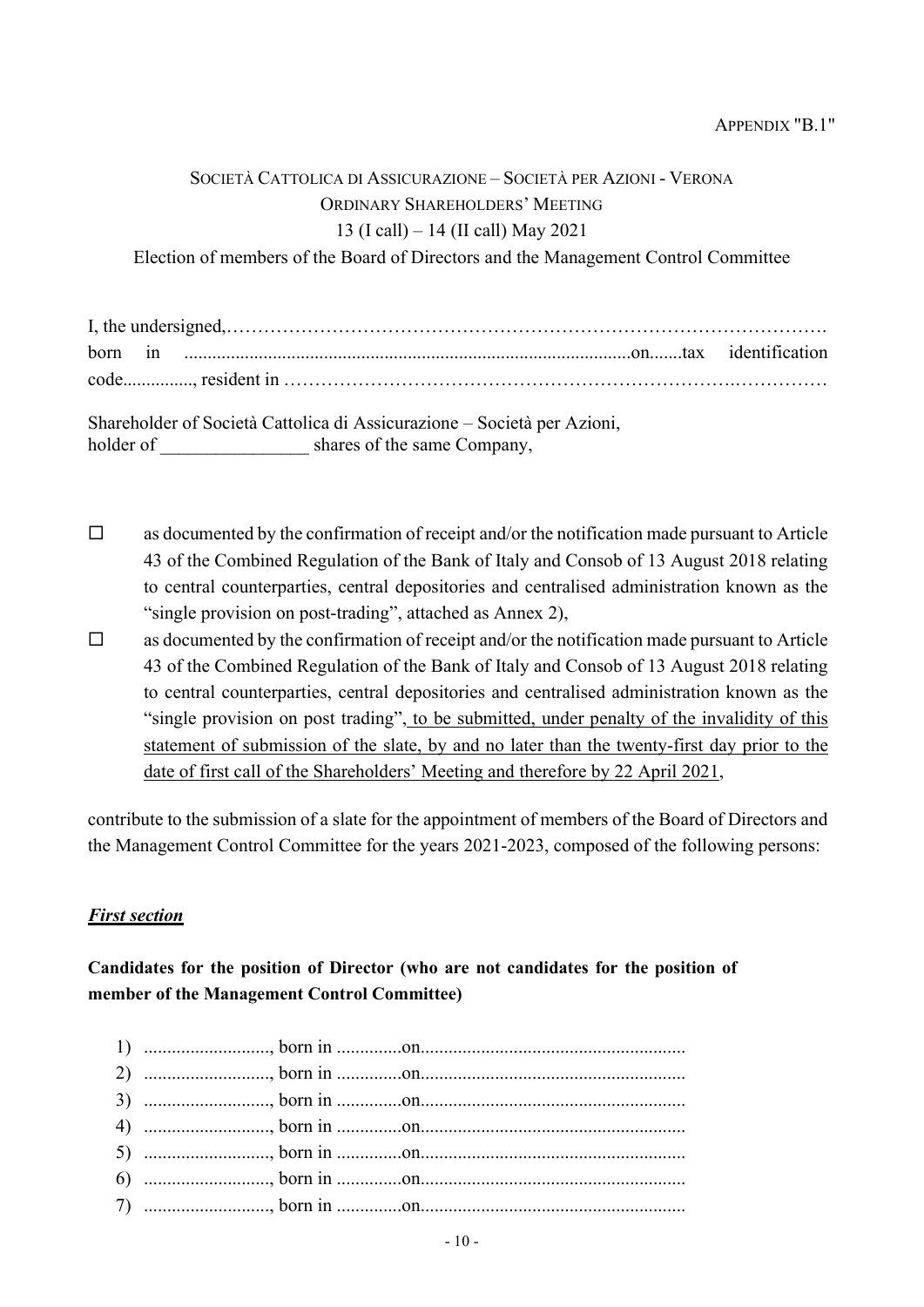The following candidate is indicated for the position of Chief Executive Officer:

..........................., born in ..............on.........................................................

### Second section

Candidates for the position of Director who are also candidates for the position of member of the Management Control Committee

Date …………………………………..

…………………………………………

(Signature)

Annexes:

- 1) photocopy of identity document;
- 2) (if the box is ticked for simultaneous submission) confirmation of receipt and/or notification made pursuant to Article 43 of the Combined Regulation of the Bank of Italy and Consob of 13 August 2018 relating to central counterparties, central depositories and centralised administration known as the "single provision on post-trading".

I, the undersigned, declare that I am aware of and agree that the information on the identity and percentage shareholding held will be made public pursuant to applicable legislation and in any case that I have read the information pursuant to and for the purposes of Article 13 of Regulation (EU)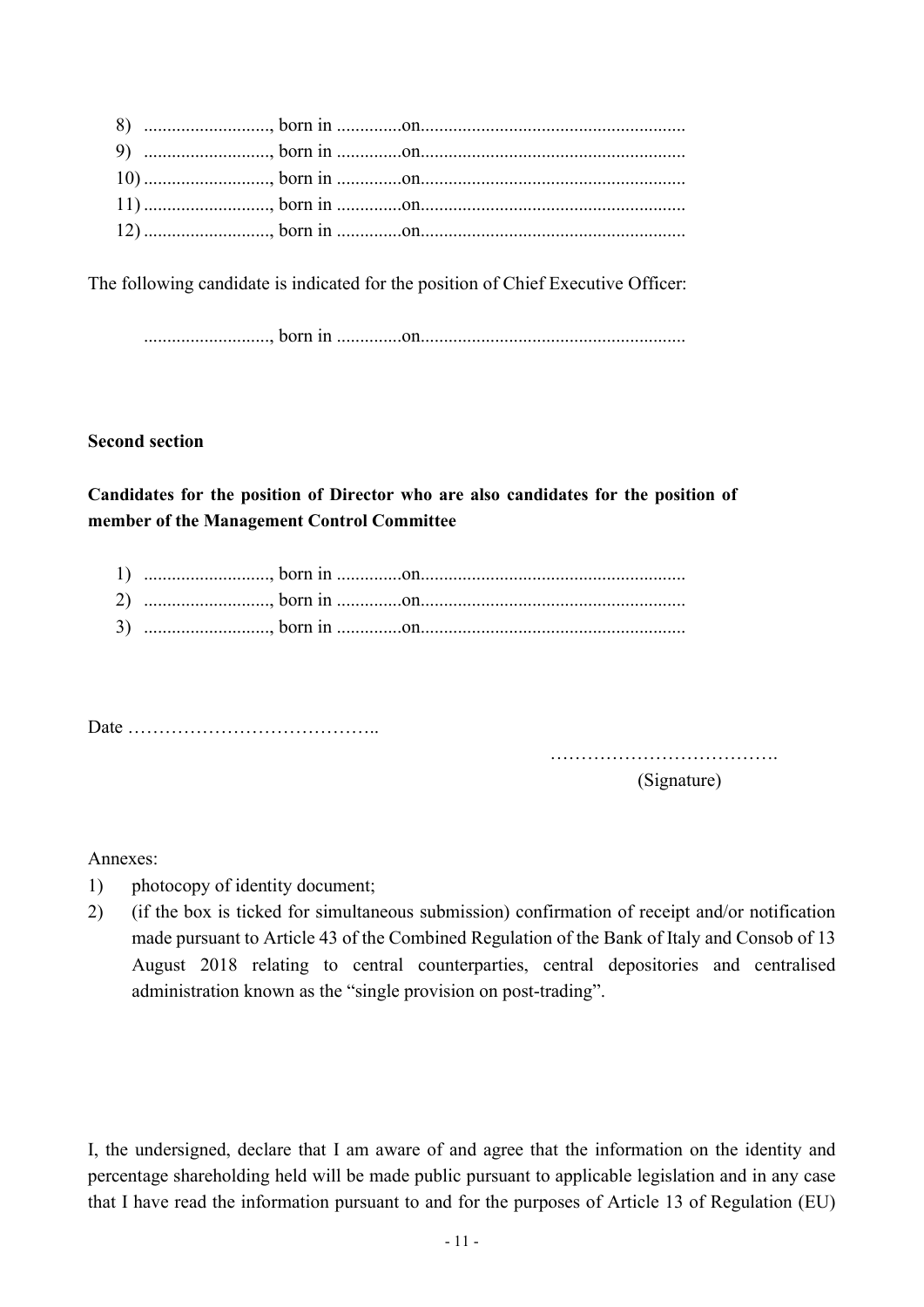2016/679 on the protection of personal data (set out at the end of this document), and agree that the personal data collected may be processed by Società Cattolica di Assicurazione – Società per Azioni, including electronically, exclusively for the purposes of the procedure for which this statement is made.

I confer a proxy for submission of this document to the Società Cattolica di Assicurazione – Società per Azioni and for the carrying out all other acts necessary for the submission of the aforementioned slate slate subseteducible where I elect domicile for the purposes of any communications relating to the same slate.

Date …………………………………..

………………………………………… (Signature)

#### INFORMATION ON THE PROCESSING OF PERSONAL DATA

The personal data requested is the subject of processing and will be used for purposes strictly related to the fulfilment of the related requirements of shareholders' meetings and companies, and also those deriving from legal obligations, including those instrumental to fulfilment of said obligations and referring to the communication of data thus collected to the control and supervisory bodies and to other public administrations.

The processing is carried out electronically and in printed format by the Data Controller directly and through persons authorised to process the data. Personal data and the documents submitted containing them shall be kept by the Data Controller for the time necessary to fulfil the purposes for which they were collected, and in any case for the time necessary to fulfil contractual obligations and those arising from laws and regulations. The Data Controller is Società Cattolica di Assicurazione - Società per Azioni, with registered office at Lungadige Cangrande 16, Verona 37126. The data subject may assert his/her rights by contacting the Data Controller and on its behalf the Data Protection Officer (DPO) of the Cattolica Group based at Lungadige Cangrande 16, Verona 37126, email dpo@cattolicaassicurazioni.it, as expressed by Articles 15 et seq. of European Regulation 2016/679 of the European Parliament and of the Council.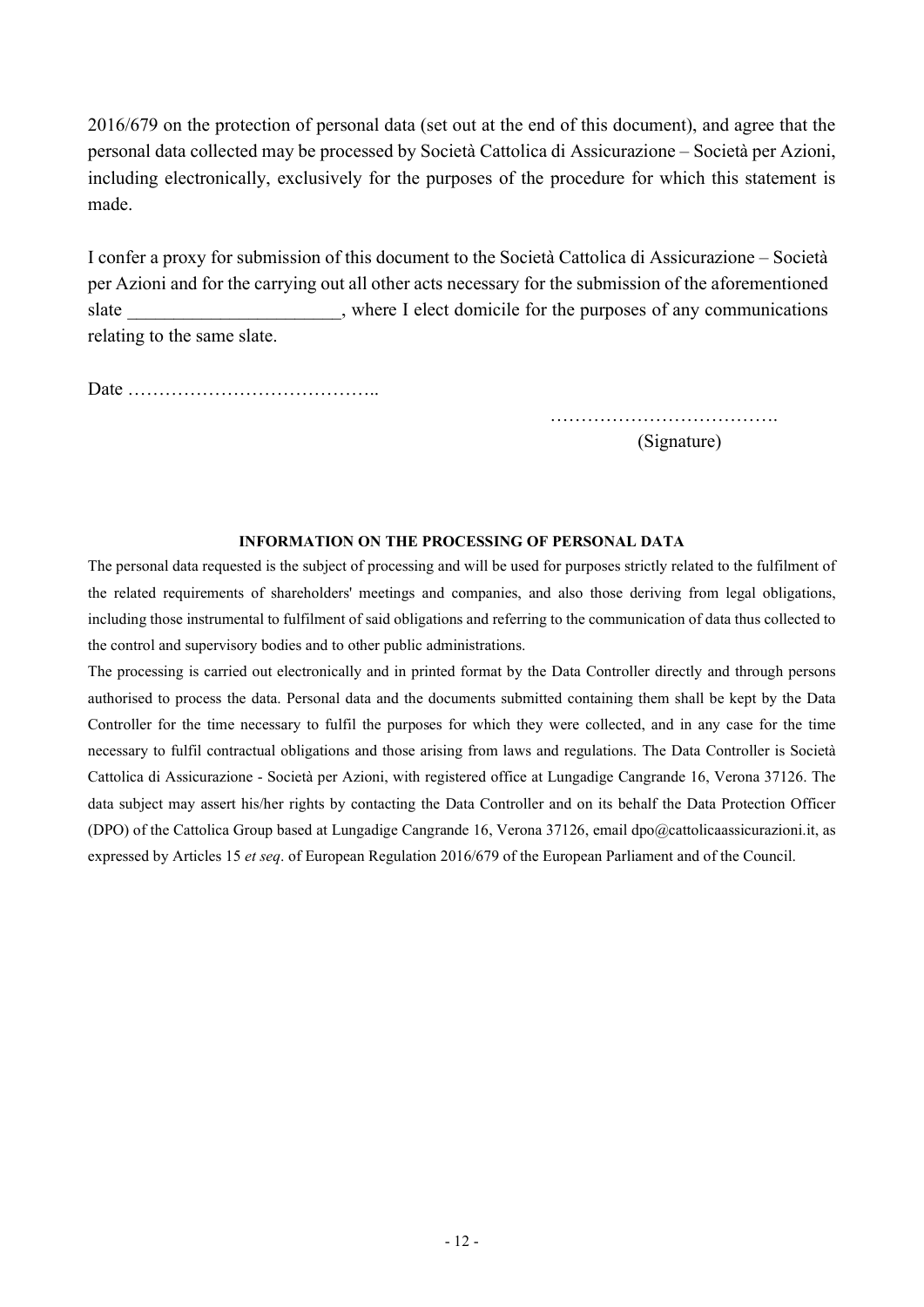# SOCIETÀ CATTOLICA DI ASSICURAZIONE – SOCIETÀ PER AZIONI - VERONA ORDINARY SHAREHOLDERS' MEETING 13 (I call) – 14 (II call) May 2021

Election of members of the Board of Directors and the Management Control Committee

| , Shareholder of Società Cattolica di Assicurazione – Società per Azioni, |  |  |  |
|---------------------------------------------------------------------------|--|--|--|
| holder of shares of the said Company,                                     |  |  |  |

- $\Box$  as documented by the confirmation of receipt and/or the notification made pursuant to Article 43 of the Combined Regulation of the Bank of Italy and Consob of 13 August 2018 relating to central counterparties, central depositories and centralised administration known as the "single provision on post-trading", attached as Annex 2),
- $\Box$  as documented by the confirmation of receipt and/or the notification made pursuant to Article 43 of the Combined Regulation of the Bank of Italy and Consob of 13 August 2018 relating to central counterparties, central depositories and centralised administration known as the "single provision on post trading", to be submitted, on penalty of invalidity of this declaration of submission of the slate, by and no later than the twenty first day prior to the date of first call of the Shareholders' Meeting, and therefore by 22 April 2021,

contribute to the submission of a slate for the appointment of members of the Board of Directors and the Management Control Committee for the years 2021-2023, composed of the following persons:

## First section

Candidates for the position of Director (who are not candidates for the position of member of the Management Control Committee)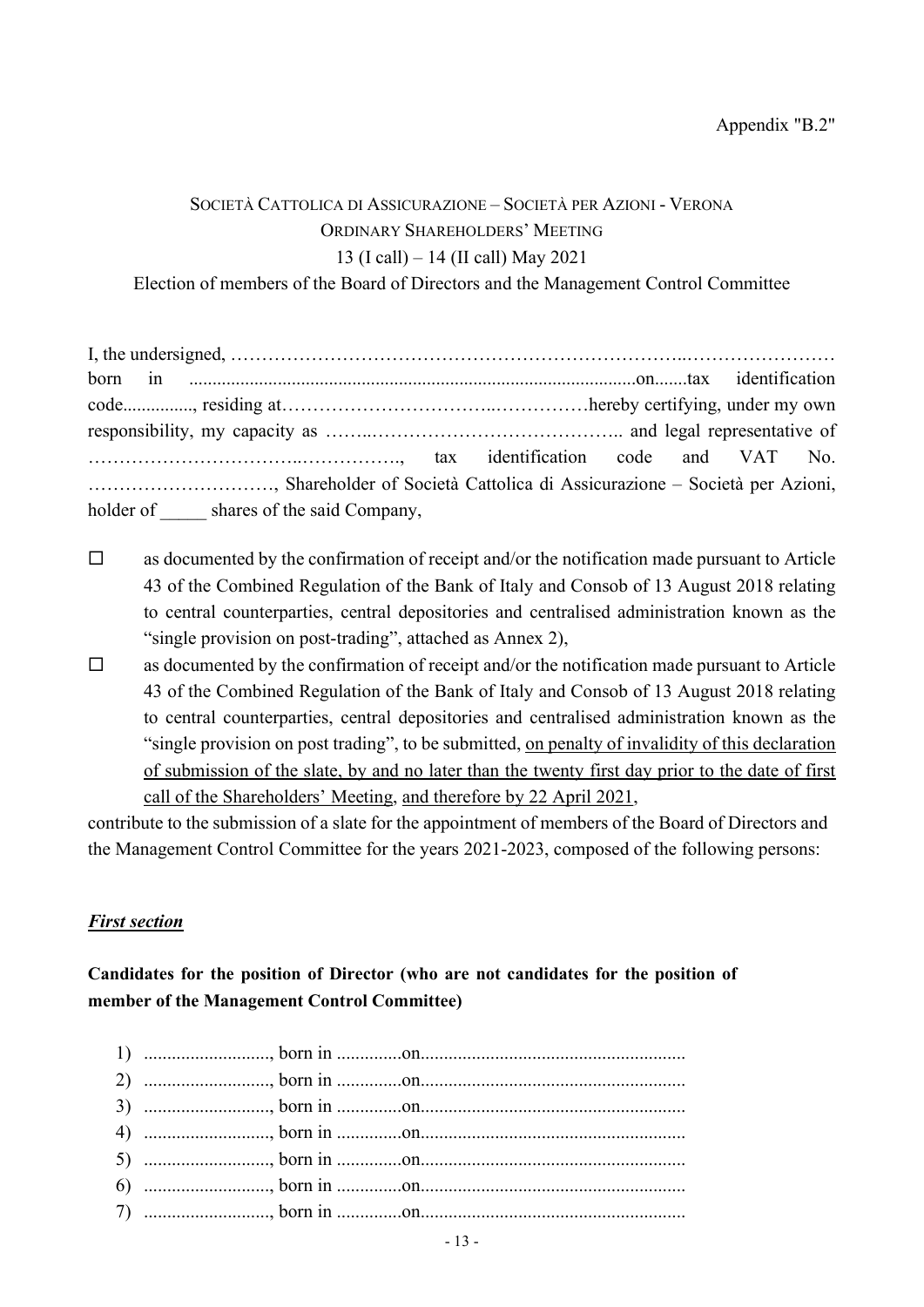The following candidate is indicated for the position of Chief Executive Officer:

..........................., born in ..............on.........................................................

## Second section

Candidates for the position of Director who are also candidates for the position of member of the Management Control Committee

Date …………………………………..

……………………………………………

(Signature)

Annexes:

- 1) photocopy of identity document;
- 2) (if the box is ticked for simultaneous submission) confirmation of receipt and/or notification made pursuant to Article 43 of the Combined Regulation of the Bank of Italy and Consob of 13 August 2018 relating to central counterparties, central depositories and centralised administration known as the "single provision on post-trading".

I, the undersigned, declare that I am aware of and agree that the information on the identity and percentage shareholding held will be made public pursuant to applicable legislation and in any case that I have read the information pursuant to and for the purposes of Article 13 of Regulation (EU) 2016/679 on the protection of personal data (set out at the end of this document), and agree that the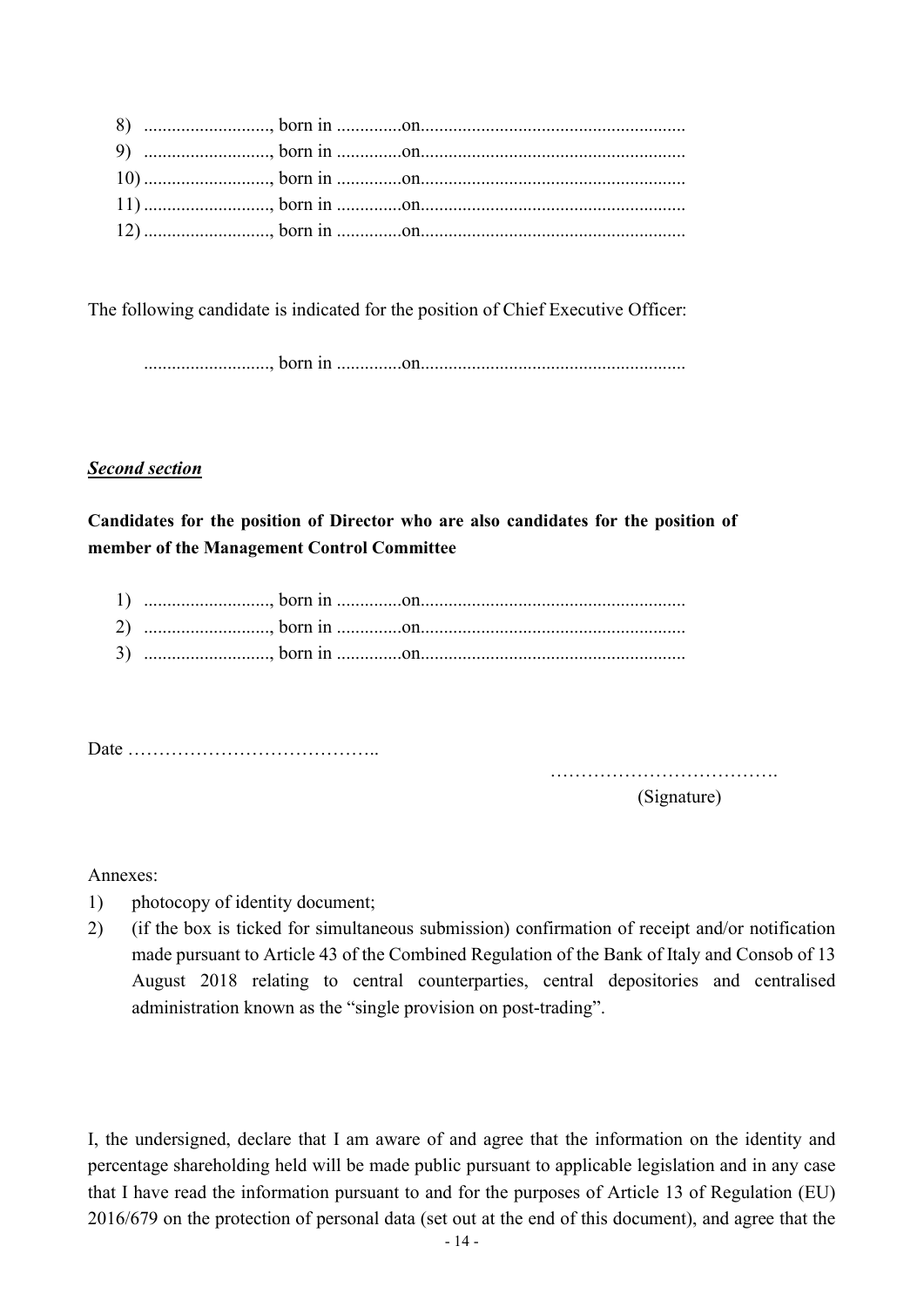personal data collected may be processed by Società Cattolica di Assicurazione – Società per Azioni, including electronically, exclusively for the purposes of the procedure for which this statement is made.

I confer a proxy for submission of this document to the Società Cattolica di Assicurazione – Società per Azioni and for the carrying out all other acts necessary for the submission of the aforementioned slate slate subseteducible where I elect domicile for the purposes of any communications relating to the same slate.

Date …………………………………..

………………………………. (Signature)

### INFORMATION ON THE PROCESSING OF PERSONAL DATA

The personal data requested is the subject of processing and will be used for purposes strictly related to the fulfilment of the related requirements of shareholders' meetings and companies, and also those deriving from legal obligations, including those instrumental to fulfilment of said obligations and referring to the communication of data thus collected to the control and supervisory bodies and to other public administrations.

The processing is carried out electronically and in printed format by the Data Controller directly and through persons authorised to process the data. Personal data and the documents submitted containing them shall be kept by the Data Controller for the time necessary to fulfil the purposes for which they were collected, and in any case for the time necessary to fulfil contractual obligations and those arising from laws and regulations. The Data Controller is Società Cattolica di Assicurazione - Società per Azioni, with registered office at Lungadige Cangrande 16, Verona 37126. The data subject may assert his/her rights by contacting the Data Controller and on its behalf the Data Protection Officer (DPO) of the Cattolica Group based at Lungadige Cangrande 16, Verona 37126, email dpo@cattolicaassicurazioni.it, as expressed by Articles 15 et seq. of European Regulation 2016/679 of the European Parliament and of the Council.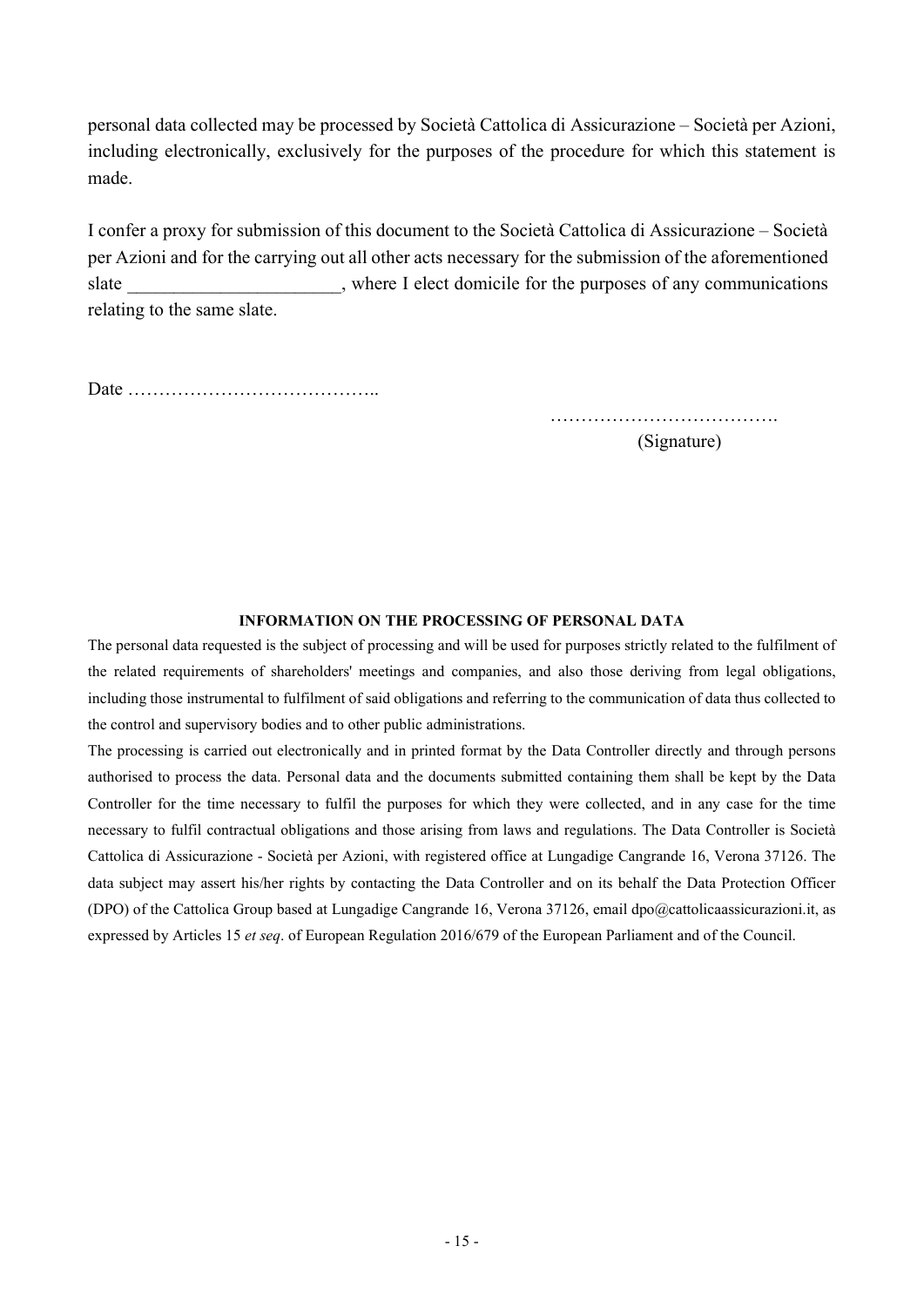# SOCIETÀ CATTOLICA DI ASSICURAZIONE – SOCIETÀ PER AZIONI - VERONA ORDINARY SHAREHOLDERS' MEETING 13 (I call) – 14 (II call) May 2021

Election of members of the Board of Directors and the Management Control Committee

I, the undersigned, ………..…………., born in........on............…………., a citizen of......................, resident in ………..………….………..…………. tax identification code ………..…………., aware that fraudulent statements, falsification of documents and the use of false documents or documents containing data that no longer reflect the truth are punished in accordance with the Criminal Code and the related special laws, in relation to the Ordinary Shareholders' Meeting of Società Cattolica di Assicurazione - Società per Azioni (hereinafter, "Cattolica"), with registered office at Lungadige Cangrande 16, Verona 37126, called for Thursday 13 May 2021 at first call, and for Friday 14 May 2021 at second call, for the purpose, among other items on the agenda, of the appointment of members of the Board of Directors and of the Management Control Committee for the financial years 2021- 2023,

### DECLARE

1.  $\Box$  that I agree irrevocably and henceforth to stand as a candidate for the position of Director of Cattolica Assicurazioni;

 $\Box$  that I agree irrevocably and henceforth to stand as a candidate for the position of member of the Board of Directors and of the Management Control Committee of Cattolica Assicurazioni;

- 2. that I am not subject to any of the causes of ineligibility and incompatibility laid down by law, by the regulations and by the current Articles of Association for the position of member of the Board of Directors;
- 3. that I meet the requirements of professionalism, integrity and independence laid down by law, the applicable regulations and by the Articles of Association for the position of Director of Cattolica;
- 4.  $\Box$  that I am not in any of the situations described in Article 2, Recommendation 7 of the Corporate Governance Code for Listed Companies issued by Borsa Italiana and can be classified as an independent director for the purposes of this Code;
	- $\Box$  that I am one or more of the situations described in Article 2, Recommendation 7 of the Corporate Governance Code for Listed Companies issued by Borsa Italiana and can be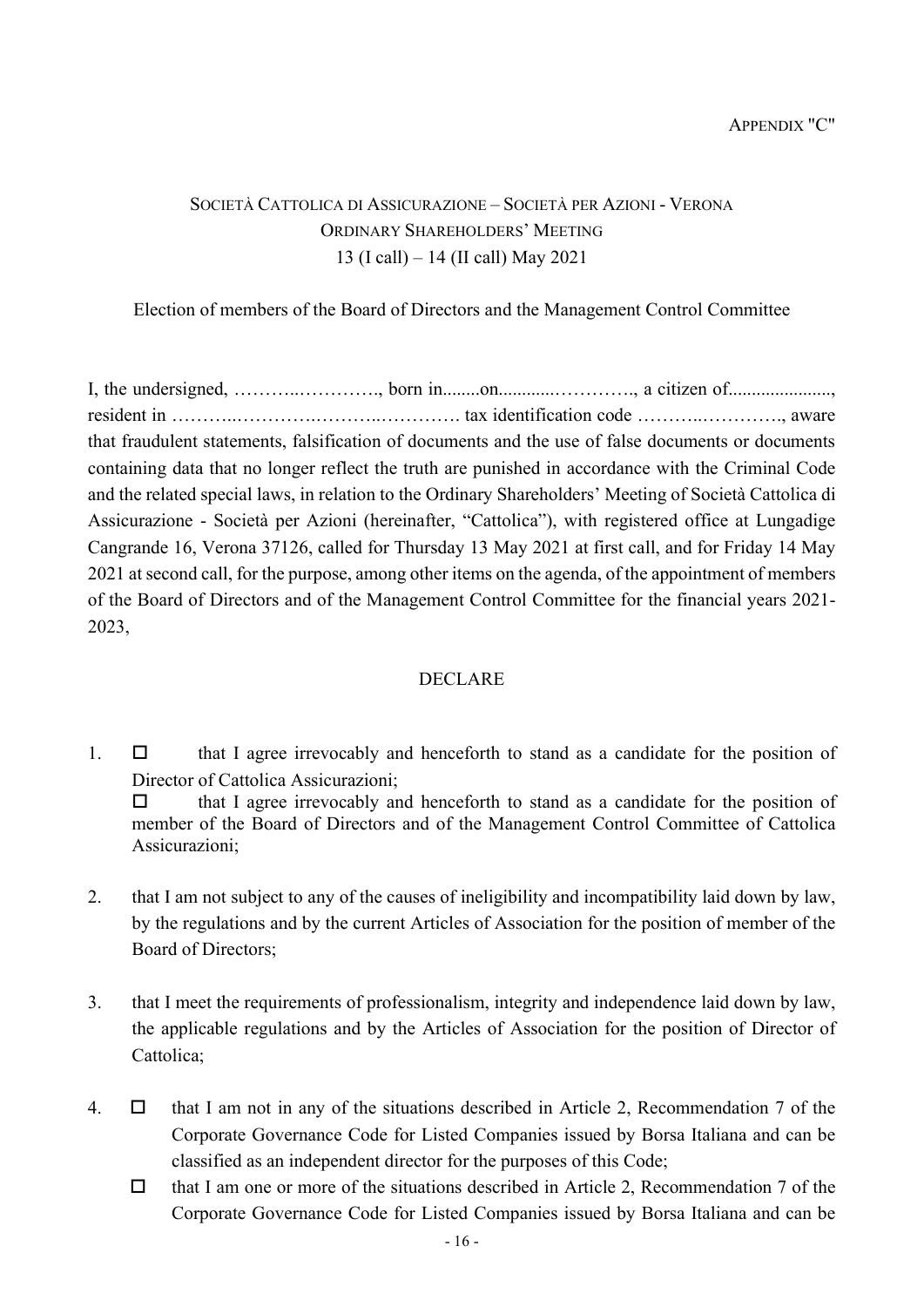classified as a non-independent director for the purposes of this Code;

- 5.  $\Box$  that I fulfil the independence requirements provided for in Article 148, paragraph 3, of Legislative Decree No. 58/1998;
	- $\Box$  that I do not fulfil the independence requirements provided for in Article 148, paragraph 3, of Legislative Decree No. 58/1998;
- 6.  $\Box$  that I am registered in the Register of Statutory Auditors;
	- $\Box$  that I am not registered in the Register of Statutory Auditors;
- 7.  $\Box$  that I hold the positions of administration and control in other companies referred to in Annex 1., which I hereby authorise to be made available to the Shareholders pursuant to Article 2409-septiesdecies of the Italian Civil Code, undertaking to immediately notify any changes on the date of the Shareholders' Meeting by sending a notification to the address Assemblea@pec.gruppocattolica.it;
	- $\Box$  that I do not hold any management and control positions in other companies.

I, the undersigned, hereby declare, in the event of my election, that I accept the appointment as Director, also undertaking to produce the appropriate documentation as proof of fulfilment of the above requirements and, for all documents relating to the position, to elect domicile at Società Cattolica di Assicurazione – Società per Azioni, Lungadige Cangrande 16, Verona.

I, the undersigned, also undertake to promptly notify Cattolica of any subsequent changes to the above statement.

Lastly, I, the undersigned, declare that I am aware of and agree that this statement, together with the list of positions and my *curriculum vitae*, which is attached hereto, may be made public pursuant to the applicable legislation, and in any case that I have read the information pursuant to and for the purposes of Article 13 of Regulation (EU) 2016/679 on the protection of personal data (set out at the end of this document), and agree that the personal data collected may be processed by Società Cattolica di Assicurazione – Società per Azioni, including electronically, exclusively for the purposes of the procedure for which this statement is made.

The following documents are attached:

- 1. a list of management and control positions in other companies pursuant to Article 2409 septiesdecies of the Italian Civil Code (only if box 7 above is ticked in the affirmative)
- 2. a signed curriculum vitae;
- 3. a photocopy of an identity document.